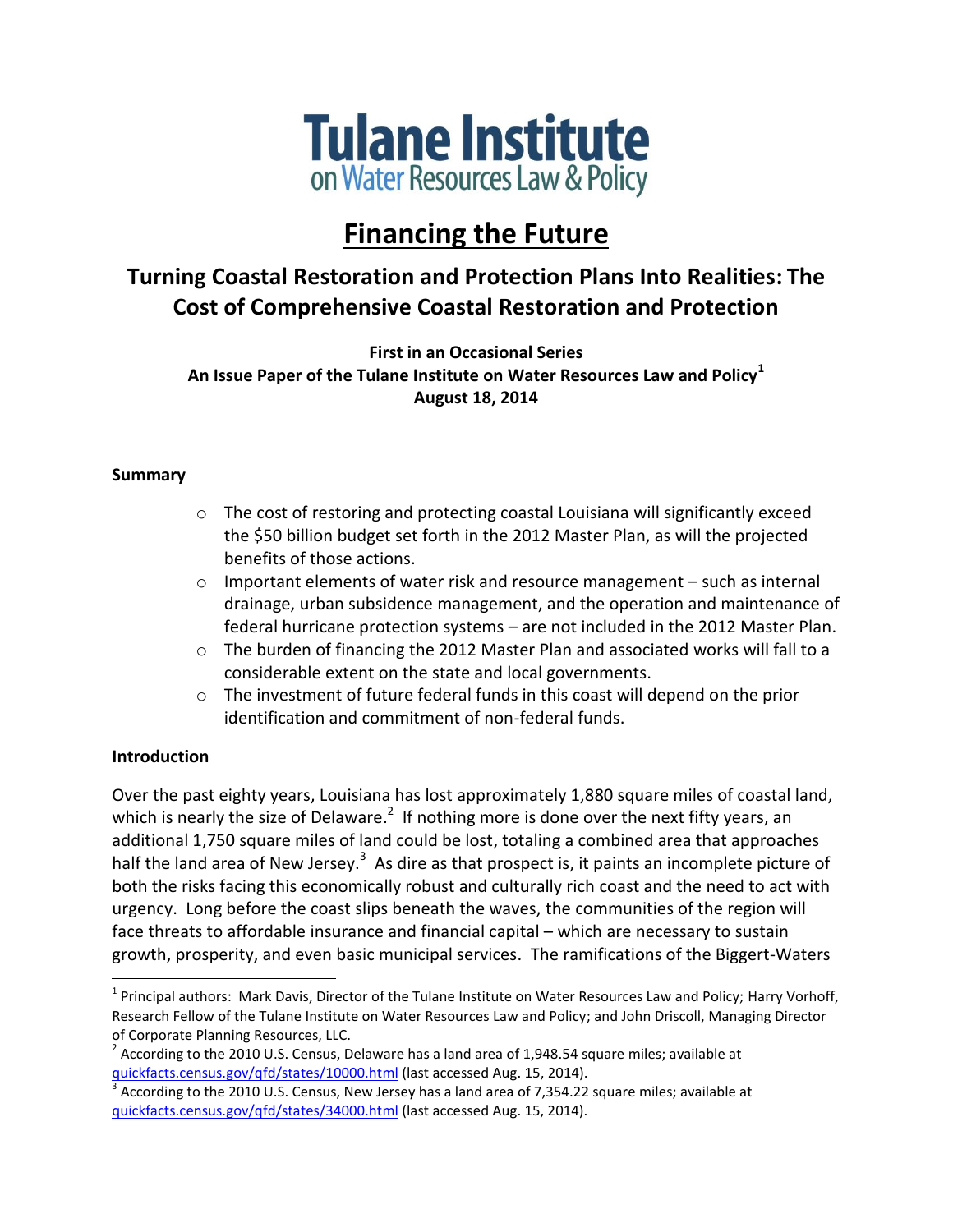Flood Insurance Reform Act of 2012 offered a glimpse of how changing coasts and coastal risks can affect the cost of insurance. Similar experiences can be expected in the realms of private and public finance as the future pace of change undermines the confidence of lenders that our communities have a viable future.

These impacts and costs are not preordained. Within some limits, they can be prevented or reduced with bold, thoughtful action. The Louisiana Coastal Protection and Restoration Authority (the "LACPRA") called for that kind of action when it published the latest incarnation of Louisiana's Comprehensive Master Plan for a Sustainable Coast in 2012 (the "2012 Master Plan"). The 2012 Master Plan is intended to be a comprehensive, science-based plan that details specific projects to restore and protect Louisiana's vanishing wetlands and coastal communities. These wetlands and communities play a significant role in providing the nation's energy, commerce, and seafood.<sup>4</sup>

In addition to outlining specific projects necessary to slow or arrest coastal land loss, the 2012 Master Plan also attempts to put those baseline projects into a realistic budgetary context. The Plan estimates that the baseline action required to stop coastal land loss will cost \$50 billion<sup>5</sup> over a 50-year implementation period.<sup>6</sup> But will that be enough, and where will those dollars come from? Those are the questions this series of issue papers will address.

This paper will look at the projected cost of saving Louisiana's coast and protecting its coastal communities. Future papers in this series will review the identified and prospective sources of funds needed to finance those costs.

# **Presumptions and Methodology**

The purpose of this inquiry is to foster a more informed and focused public discussion of how to proceed with the vital mission of sustaining this coast and its communities. It is not intended to question the value of that undertaking; indeed, we are proceeding from the presumption that the value and urgency of saving this coast is a settled proposition.

In doing this analysis we will rely on the program choices and cost estimates contained in the 2012 Master Plan and other major undertakings such as the Greater New Orleans Urban Water Plan, the Lake Pontchartrain and Vicinity Hurricane Protection program and the Morganza to the Gulf levee system. The LACPRA is required to refine, update, and reissue the coastal master plan every five years, and it is important to keep in mind that program decisions, cost

 $\overline{\phantom{a}}$ <sup>4</sup> Louisiana's coast provides "protection for infrastructure that supplies 90% of the nation's outer continental oil and gas, 20% of the nation's annual waterborne commerce, [and] 26% (by weight) of the continental U.S. commercial fisheries landings." Louisiana's Coastal Protection and Restoration Authority. Louisiana's Comprehensive Master Plan for a Sustainable Coast, 20 (2012). Available at [issuu.com/coastalmasterplan/docs/coastal\\_master\\_plan-v2?e=3722998/2447530](http://issuu.com/coastalmasterplan/docs/coastal_master_plan-v2?e=3722998/2447530%20) (last accessed Aug. 6, 2014).

<sup>&</sup>lt;sup>5</sup> 2012 Master Plan, 99.

 $^6$  An investment of \$100 billion 2010 dollars would "build or sustain between 910 and 1,240 square miles of land by 2061 and be building or sustaining land coast wide at a rate between six and 18 square miles per year, depending on future coastal conditions. 2012 Master Plan, 36.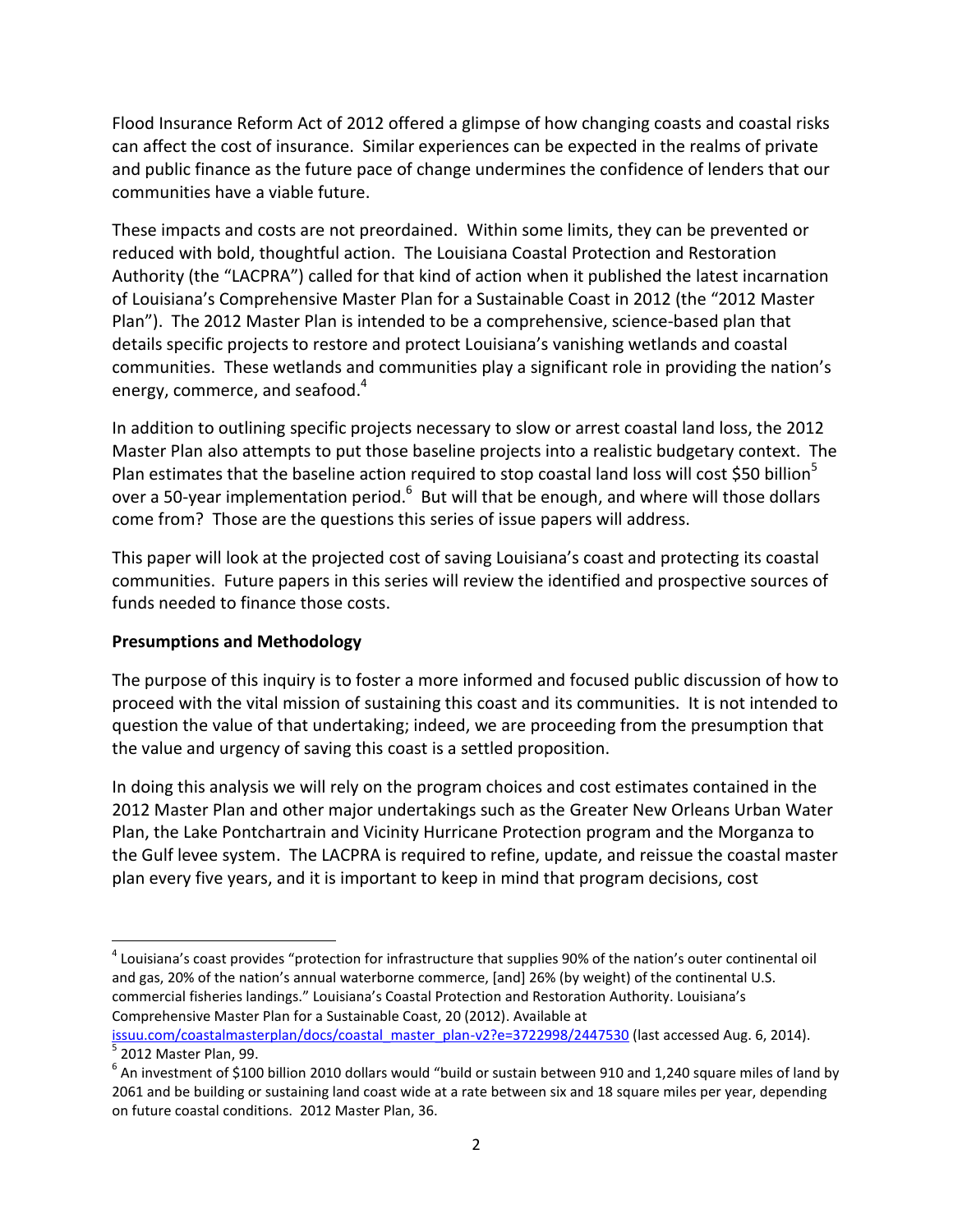estimates, and financing options are also subject to change. It is beyond the scope of this analysis to advocate for or against any aspect of any of those plans or programs.

# **The \$50 Billion Price Tag—A Closer Look**

 $\overline{\phantom{a}}$ 

Public discussion about the future of coastal Louisiana often focuses on the 2012 Master Plan, its estimated \$50 billion cost, and the projection that Louisiana can expect between \$20 and \$50 billion over the next 50 years for coastal restoration through eight current and potential funding sources.<sup>7</sup> Although the 2012 Master Plan itself is clear on the point, it is not widely understood that the Plan's cost estimates are not all inclusive and, while projected over a 50 year period, are stated in 2010 constant dollars. $^8$  The 2012 Master Plan is clear that its cost estimates do not include the costs of operating and maintaining flood protection projects or maintaining the banks of federally authorized navigation channels. Also excluded are such vital aspects of the "multiple lines of defense", embraced by the 2012 Master Plan, as interior water management, land use planning, and subsidence management. For example, the recently completed comprehensive and integrated Greater New Orleans Urban Water Plan for St. Bernard Parish and the east bank sides of Orleans and Jefferson Parishes calls for investing \$6.2 billion, albeit to achieve an estimated benefit of \$22.3 billion or more. $^{9,10}$ 

What this means is that the projected cost of restoring coastal Louisiana and providing protection to its residents will be significantly more than \$50 billion over the next 50 years. It also needs to be understood that a major portion of those costs must be financed by the state or local governments via funding mechanisms that have not yet been identified. A clear understanding of those two facts is vital to financing the implementation of the 2012 Master Plan and other crucial and interrelated water management programs.

None of this should be surprising nor should it be viewed as an argument against taking bold and effective action. To the contrary, by stitching together the costs of the multiple lines of defense and examining how those costs play out over time, the fabric of a truly comprehensive financing plan can be formed. At least five responsibilities fell outside the scope of the 2012 Master Plan budget but will have major budgetary implications for both state and local authorities. These responsibilities must be factored into any comprehensive financing plan:

 $^7$  (1) Gulf of Mexico Energy Security Act (GOMESA), (2) Energy and Water Act (Corps Funding), (3) Coastal Wetlands Planning Protection and Restoration Act (CWPPRA), (4) Deepwater Horizon Natural Resources Damage Assessment (NRDA), (5) Deepwater Horizon Clean Water Act Penalties, (6) Carbon and Nutrient Credits, (7) Future State Funding, and (8) Louisiana's Coastal Protection and Restoration Fund. 2012 Master Plan, 93.

 $^8$  2012 Master Plan, 93 (stating "Given that we need to tie our plan to a budget, we evaluated the funding we may be receiving and determined that we could expect between \$20 and \$50 billion *(in present value dollars)* over the next 50 years. This is the funding amount that we believe has a good chance of coming to the state from various state and federal sources between now and 2061 . . . Because of the large scale needs of Louisiana's coast, the 2012 Coastal Master plan is based on a budget of \$50 billion. This is the upper end of our estimates and better reflects the scope of the challenge facing Louisiana.") (emphasis added).

<sup>&</sup>lt;sup>9</sup> Greater New Orleans Urban Water Plan: Implementation, 92; available at [www.livingwithwater.com.](http://www.livingwithwater.com/)

 $10$  We should point out that the cost and benefit estimates in the Urban Water Plan are also stated in present value dollars and are not based on the level of project design that underpins the 2012 Master Plan. (Greater New Orleans Water Plan: Implementation, 95). Without that additional detail, we cannot do the same inflation adjustment for the Urban Water Plan.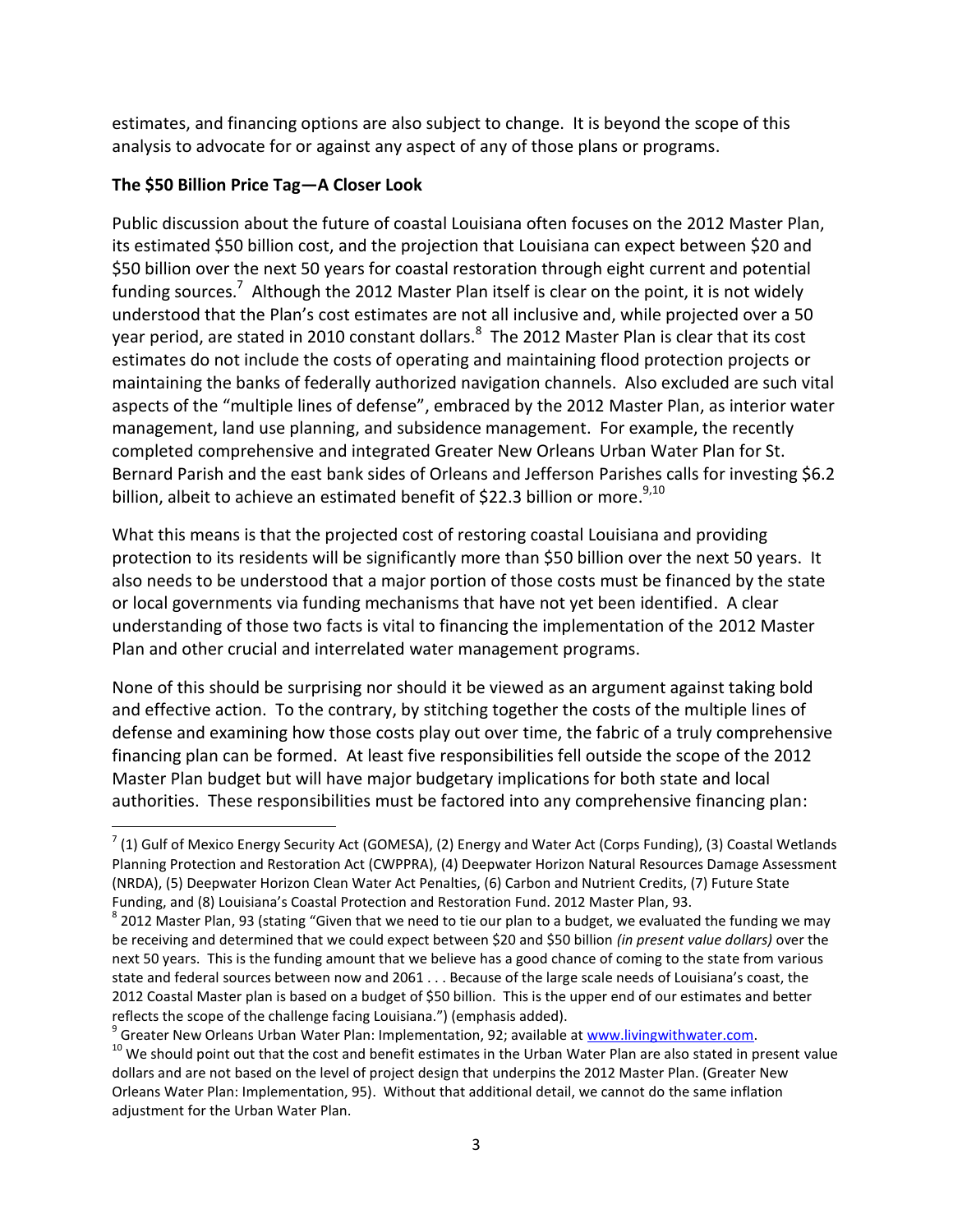#### **Inflation**

Ronald Reagan once said that, "Inflation is as violent as a mugger, as frightening as an armed robber and as deadly as a hit man."  $11$  Though President Reagan was speaking of the national economy, his admonition is just as apt for the 2012 Master Plan. As noted earlier, the \$50 billion price tag for the 2012 Master Plan was estimated using 2010 dollars.<sup>12</sup> As a benchmarking technique, there is absolutely nothing wrong with that, but financial planning requires that we think in terms of dollars, time, and inflation. Simply put, inflation matters.

The 2012 Master Plan contemplates expenditures at a rate of \$1 billion per year.<sup>13</sup> Factoring in a conservative inflation rate of 2.4% (the average rate for the period 2004- 2013, according to Bureau of Labor Statistics data)<sup>14</sup> over those 50 years, the adjusted cost of the 2012 Master Plan becomes \$94.7 billion.<sup>15</sup> Using an inflation rate of 3%, the total would jump to \$113 billion.<sup>16</sup> Admittedly, if dollars flow into the protection and restoration effort sooner rather than later and are allowed to be invested, the gap between revenues and expenses can be narrowed. Similarly, to some extent, inflation of costs may be offset by inflation of the broader economy and tax base. Those offsets, however, are not a given in coastal Louisiana nor in the realm of public works, which have not seen key agency budgets keep pace with inflation.<sup>17</sup> Nonetheless, the fact remains that without understanding the role of inflation on the largely nonrecurring revenue streams and on the few recurring but capped revenue streams, the odds that there will be a major revenue short fall will rise to a near certainty.

#### **Federal Hurricane Protection Levees**

The 2012 Master Plan identifies 33 "structural protection" projects in its \$50 billion plan.<sup>18</sup> Such projects include earthen levees, concrete walls, floodgates, and pumps.<sup>19</sup> However, the 2012 Master Plan excludes from its budget consideration of all "federal levees." $^{20}$  The fact that these costs are excluded does not mean the costs can be avoided. The construction of federal levees are generally subject to a cost-share mechanism, whereby the non-federal sponsor must contribute anywhere between 15-

 $\overline{^{18}}$  2012 Master Plan, 70.

 $\overline{\phantom{a}}$ 

<sup>&</sup>lt;sup>11</sup> Reagan, Ronald; available a[t www.brainyquote.com/quotes/quotes/r/ronaldreag125910.html](http://www.brainyquote.com/quotes/quotes/r/ronaldreag125910.html) (last accessed Aug. 7, 2014).

<sup>12</sup> 2012 Master Plan, 93.

 $13$  2012 Master Plan, 93 (stating "For our work on the master plan, therefore, we are estimating that our coastal program will receive between \$400 million and \$1 billion a year for the next 50 years.").

<sup>&</sup>lt;sup>14</sup> U.S. Department of Labor, Bureau of Labor Statistics, Consumer Price Index: Consumer Price Index History Table (February, 2014); available at [www.bls.gov/cpi/cpifiles/cpiai.txt](http://www.bls.gov/cpi/cpifiles/cpiai.txt) (last accessed Aug. 7, 2014).

 $15$   $5$ (\$1,000,000,000\*1.024^n) where n=0, 1, 2, 3 . . . 50.

 $16\overline{5}(51,000,000,000*1.03^{\circ}n)$  where n=0, 1, 2, 3 . . . 50.

<sup>17</sup> National Academy of Public Administration. *Prioritizing America's Water Resources Investments: Budget Reform for Civil Works Construction Projects a the U.S. Army Corps of Engineers*, 11 (February 2007); available at [file:///C:/Users/waterlaw/Downloads/CORPS\\_Full\\_Report\\_February\\_2007.pdf](file:///C:/Users/waterlaw/Downloads/CORPS_Full_Report_February_2007.pdf) (last accessed August 11, 2014).

 $19$  Id.

 $20$  Id. at 93.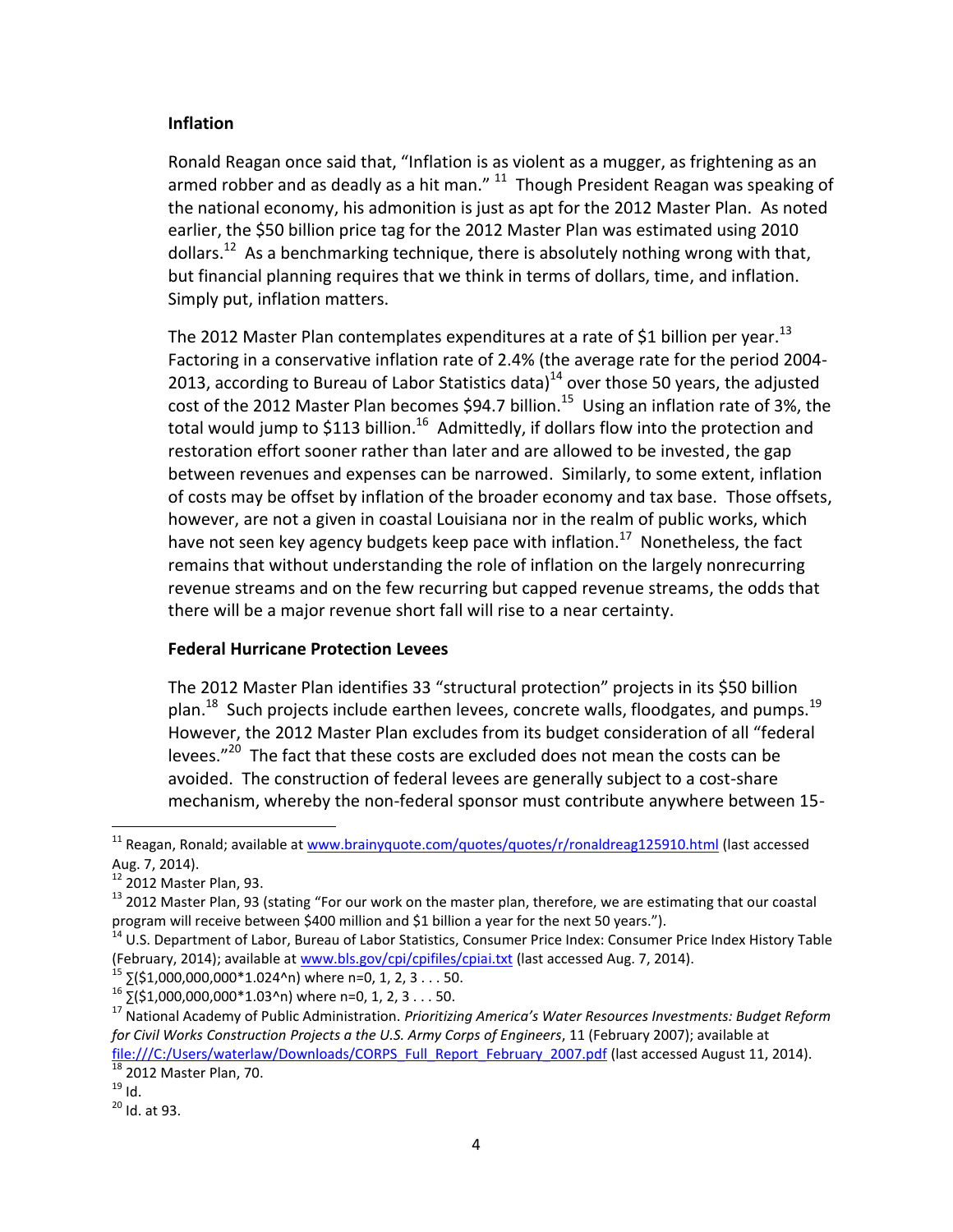50% of the total project cost. Furthermore, once a levee project is complete, responsibility for operations, maintenance, and rehabilitation is generally turned over to the non-federal sponsor. With relative sea-level-rise in coastal Louisiana at 0.36 inches per year (and in some areas significantly higher), these "federal" levees will need to be lifted regularly in order to maintain their flood protection capacity. These costs, while difficult to estimate, can be significant.

#### **Navigation Channel Bank Maintenance**

Expenditures for navigation channel bank maintenance for federally authorized navigation projects are explicitly excluded from the 2012 Master Plan budget because of the federal government's purported responsibility. However, a review of applicable laws and authorizations does not reveal any basis for asserting that the Federal government has any such affirmative duty to maintain channel banks. In fact, if anything the general rule is the opposite, with the federal government having duties with regard to channel maintenance but not bank maintenance.<sup>21</sup>

Navigation projects in Louisiana have come under federal purview via numerous acts of Congress for more than a century. The specifics of the projects are set forth in reports from the U.S. Army Corps of Engineers (USACE), which are referenced in the authorizing acts of Congress. In some cases, such as the Gulf Intracoastal Waterway, the total project is approved in pieces over decades. The delineation of maintenance responsibilities will likely be found in the act(s) that approved the project and the USACE report that contains the details of the project. In other cases, local authorities constructed the navigation projects, after contracting with land owners for canal rightsof-way. In those cases, even though the federal government subsequently assumed general maintenance and operations duties, responsibility for maintaining channel banks might be found in those canal rights-of-way contracts.

Such an involved investigation and analysis is not mentioned in the 2012 Master Plan. While this does not mean that the LACPRA is on the hook for ongoing bank maintenance, state and local authorities cannot assume that the federal government will foot the bill.

#### **MRGO Ecosystem Restoration—An Open Question**

l

In the wake of Hurricane Katrina, Congress told the USACE to devise a "comprehensive plan" to deauthorize the Mississippi River-Gulf Outlet and appropriated up to \$20.2 million to "restor[e] the surrounding wetlands through measures to begin to reverse

<sup>&</sup>lt;sup>21</sup> Davis, Mark. "Summary of "Federal Responsibilities for Navigation Channel Bank Maintenance," November 9, 2011, Tulane Institute on Water Resources Law and Policy.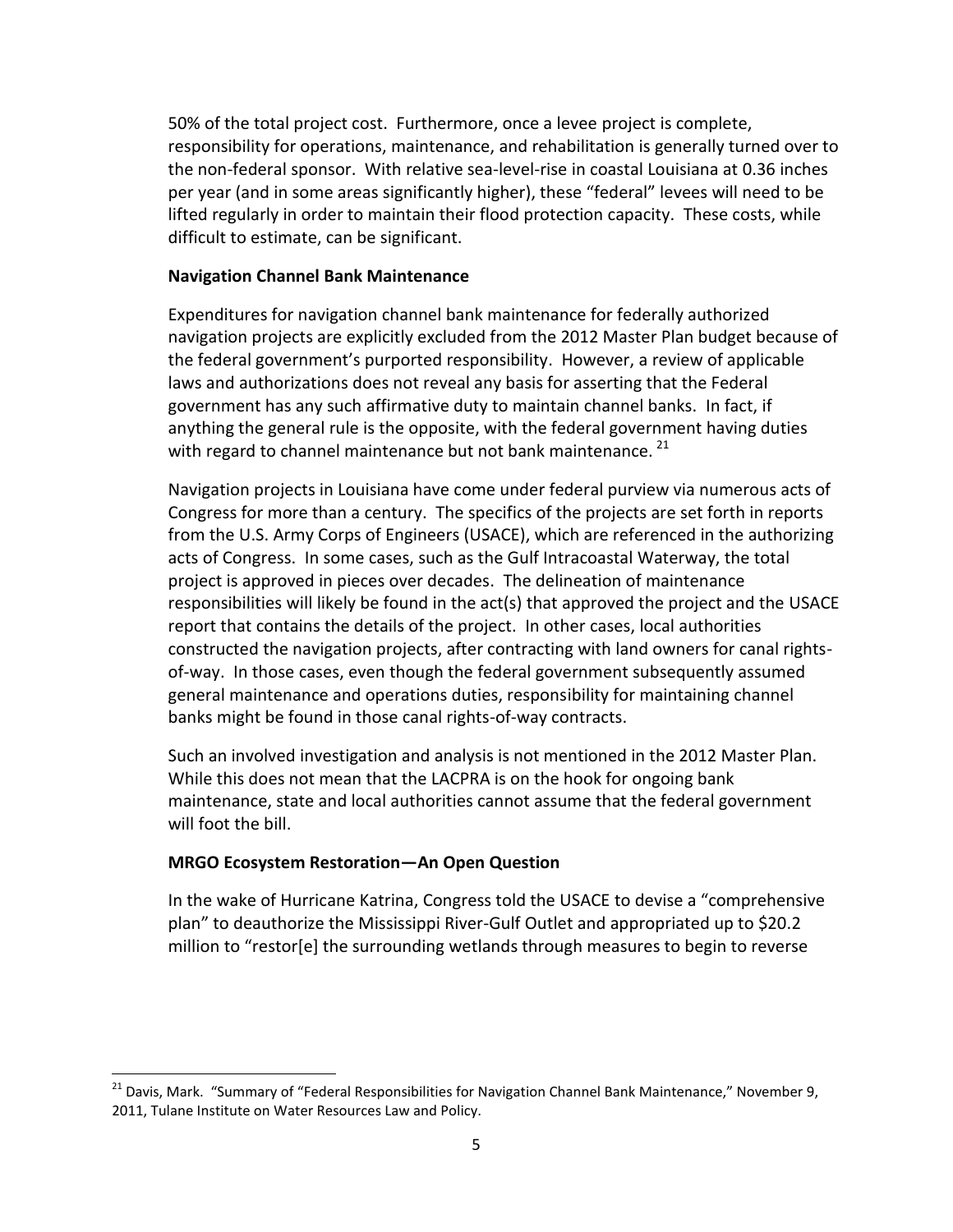wetland losses in areas affected by navigation, oil and gas, and other channels."<sup>22</sup> Importantly, this wetland restoration was to be done "at full Federal expense."<sup>23</sup>

In 2007, Congress then expounded on the deauthorization project, mandating that the Secretary of the Army "restore and protect the ecosystem substantially in accordance with [the restoration] plan . . . if the Secretary determines that the project is costeffective, environmentally acceptable, and technically feasible."<sup>24</sup> While the USACE acknowledges this mandate, it takes the position that the project is subject to the general 65% federal – 35% non-federal cost-share structure under Section 103 of the Water Resources Development Act of 1986.<sup>25</sup> A 2012 USACE MRGO Ecosystem Restoration Plan abstract states that, "The State of Louisiana has been identified as potential non-Federal sponsor. However, the state disagrees with the USACE over the cost-share requirements for implementation and has expressed unwillingness to participate unless it is undertaken at full (100%) federal cost."<sup>26</sup> That abstract demonstrates the USACE's position on the matter, which must be reconciled with the State's position before any restoration money flows for that area. Any future appropriation for such restoration projects could be expended on other USACE projects if an agreement between the State and USACE is not in place.

# **Secondary Costs**

Citing the inability to develop realistic estimates due to time constraints and the lack of sufficient specificity for construction projects, the 2012 Master Plan does not include "secondary cost considerations" in the \$50 billion budget.<sup>27</sup> Secondary cost considerations include, but are not necessarily limited to, "community relocations, mitigation, [and] dredging costs from induced shoaling that may occur as a result of project effects."<sup>28</sup> To be fair, the 2012 Master Plan acknowledges that these cost conditions must be explored as the large-scale projects in the Plan move forward.<sup>29</sup> Their mention here is simply a reminder that secondary costs are just as real as primary costs and must be factored into any comprehensive financing plan.

l

 $22$  120 Stat. 454, Department of Defense – Civil, ch. 3, para. 2 (June 2006); available at

[file:///C:/Users/waterlaw/Downloads/092\\_Jun\\_2006\\_Public\\_Law\\_109-234.pdf](file:///C:/Users/waterlaw/Downloads/092_Jun_2006_Public_Law_109-234.pdf) (last accessed Aug. 15, 2014).  $\overline{^{23}}$  Id.

<sup>&</sup>lt;sup>24</sup> Water Resources Development Act of 2007, 121 Stat. 1281, § 7013; available at [www.gpo.gov/fdsys/pkg/PLAW-](http://www.gpo.gov/fdsys/pkg/PLAW-110publ114/pdf/PLAW-110publ114.pdf)[110publ114/pdf/PLAW-110publ114.pdf](http://www.gpo.gov/fdsys/pkg/PLAW-110publ114/pdf/PLAW-110publ114.pdf) (last accessed Aug. 15, 2014).

 $25$  Chief's Report regarding the "Mississippi River Gulf Outlet Ecosystem Restoration, Louisiana", 4 (Sept. 28, 2012); available a[t www.mrgo.gov/products/MRGO%20Chief's%20Report%20Signed%20and%20Dated%20092812.pdf](http://www.mrgo.gov/products/MRGO%20Chief) (last accessed Aug.7, 2014).

<sup>&</sup>lt;sup>26</sup> Mississippi River Gulf Outlet (MRGO) Ecosystem Restoration Plan, U.S. Army Corps of Engineering, June 14, 2012; available a[t www.usace.army.mil/Portals/2/docs/civilworks/CWRB/mrgo\\_eco/mrgo\\_eco.pdf](http://www.usace.army.mil/Portals/2/docs/civilworks/CWRB/mrgo_eco/mrgo_eco.pdf) (last accessed Aug. 7, 2014).

<sup>&</sup>lt;sup>27</sup> 2012 Master Plan, Appendix A, A-49; available at

[www.lacpra.org/assets/docs/2012%20Master%20Plan/Final%20Plan/appendices/Appendix%20A\\_Project%20Defin](http://www.lacpra.org/assets/docs/2012%20Master%20Plan/Final%20Plan/appendices/Appendix%20A_Project%20DefinitionsFINAL_wTpg.pdf) [itionsFINAL\\_wTpg.pdf](http://www.lacpra.org/assets/docs/2012%20Master%20Plan/Final%20Plan/appendices/Appendix%20A_Project%20DefinitionsFINAL_wTpg.pdf) (last accessed Aug. 7, 2014).

 $\overline{^{28}$  Id.

<sup>29</sup> Id.